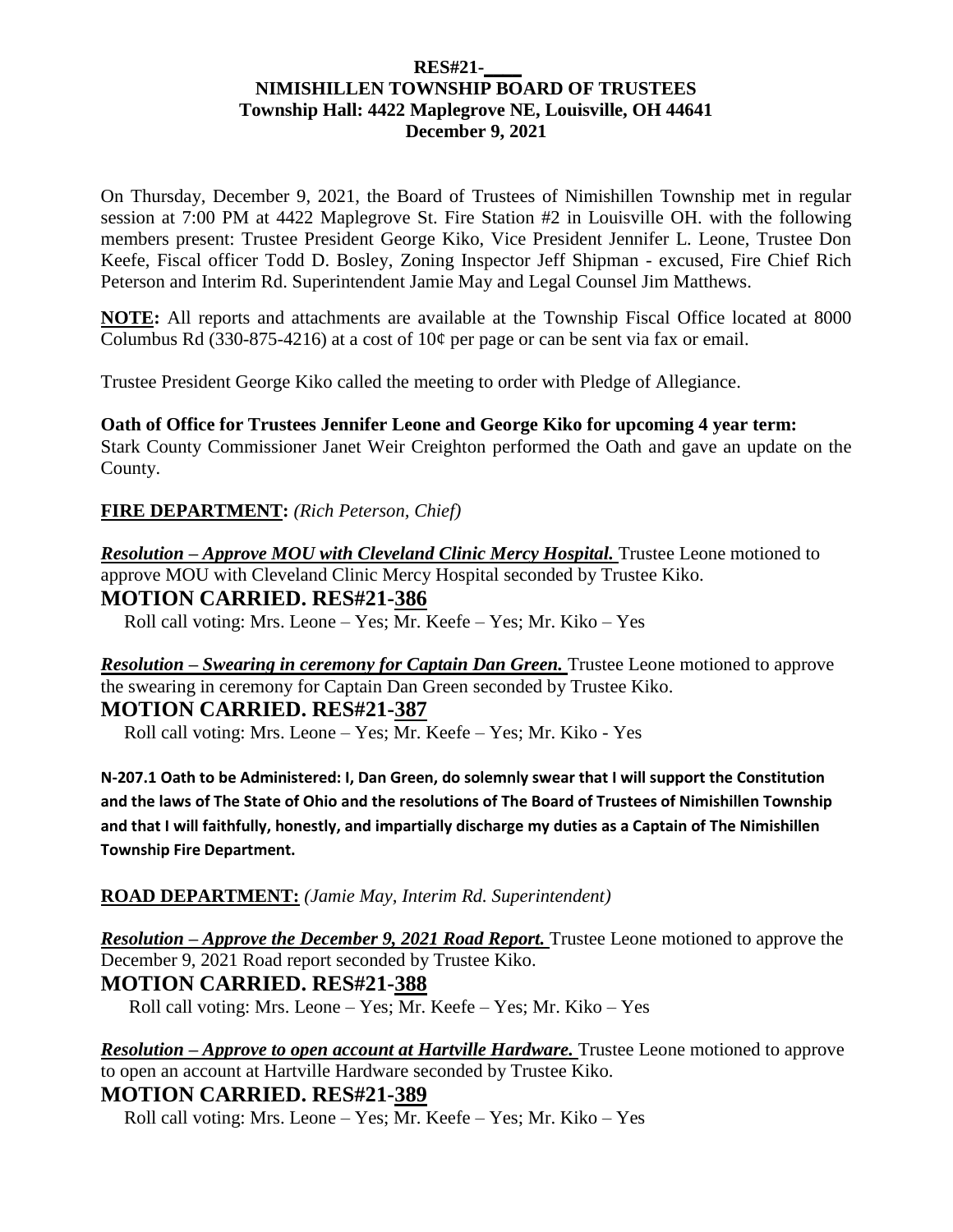*Resolution – Approve to update accounts at Walmart, Lowes & Tractor Supply.* Trustee Leone motioned to approve to update accounts at Walmart, Lowes & Tractor Supply seconded by Trustee Kiko. **MOTION CARRIED. RES#21-390**

Roll call voting: Mrs. Leone – Yes; Mr. Keefe – Yes; Mr. Kiko – Yes

*Resolution – Approve to reimburse Jamie May for shop & office supplies purchased from Walmart in the amount of \$147.03.* Trustee Leone motioned to reimburse Jamie May for shop & office supplies purchased from Walmart in the amount of \$147.03 seconded by Trustee Kiko. **MOTION CARRIED. RES#21-391** 

Roll call voting: Mrs. Leone – Yes; Mr. Keefe – Yes; Mr. Kiko - Yes

**FISCAL OFFICER:** *(Todd D. Bosley)*

*Resolution – Approve to Amend Appropriations from one account to another within the Fund: From 1000 to 1000-110-360 in amount of \$7,000.00, From 1000 to 1000-110-230 in amount of \$972.00, From 1000 to 1000-130-599 in amount of \$2,000.00, From 2141 to 2141-110-314 in amount of \$1,375.00.* Trustee Leone motioned to approve to Amend Appropriations from one account to another within the Fund as listed above seconded by Trustee Kiko. **MOTION CARRIED. RES#21-392**

Roll call voting: Mrs. Leone – Yes; Mr. Keefe – Yes; Mr. Kiko - Yes

*Resolution – Approve to Amend Appropriations from one account to another within the Fund: From 2111 to 2111-220-212 in amount of \$2,100.00, From 2111 to 2111-110-314 in amount of \$10.00, From 2111 to 2111-290-230 in amount of \$2,663.00, From 2031 to 2031-330-100 in*  **amount of \$5,500.00, From 2031 to 2031-330-230 in amount of \$265.00.** Trustee Leone motioned to approve to Amend Appropriations from one account to another within the Fund as listed above seconded by Trustee Kiko. **MOTION CARRIED. RES#20-393**

Roll call voting: Mrs. Leone – Yes; Mr. Keefe – Yes; Mr. Kiko – Yes

*Resolution – Approve to Amend Appropriations from one account to another within the Fund: From 2281 to 2281-220-230 in amount of \$964.00, From 2011 to 2011-330-230 in amount of* 

*\$108.00.* Trustee Leone motioned to approve to Amend Appropriations from one account to another within the Fund as listed above seconded by Trustee Kiko.

**MOTION CARRIED. RES#21-394**

Roll call voting: Mrs. Leone – Yes; Mr. Keefe – Yes; Mr. Kiko – Yes

*Resolution – Approve to Amend Appropriations from one account to another within the Fund: From 2272 to 2272-710-599 in amount of .27 cents (leftover Cares Act Money).* Trustee Leone motioned to approve to Amend Appropriations from one account to another within the Fund as listed above seconded by Trustee Kiko. **MOTION CARRIED. RES#21-395** 

Roll call voting: Mrs. Leone – Yes; Mr. Keefe – Yes; Mr. Kiko – Yes

*Resolution – Approve payment to Aultcare for overpayment on Insurance thru Ohio Billing in amount of \$372.04.* Trustee Leone motioned to approve payment to Aultcare for overpayment on Insurance thru Ohio Billing in amount of \$372.04 seconded by Trustee Kiko. **MOTION CARRIED. RES#21-396**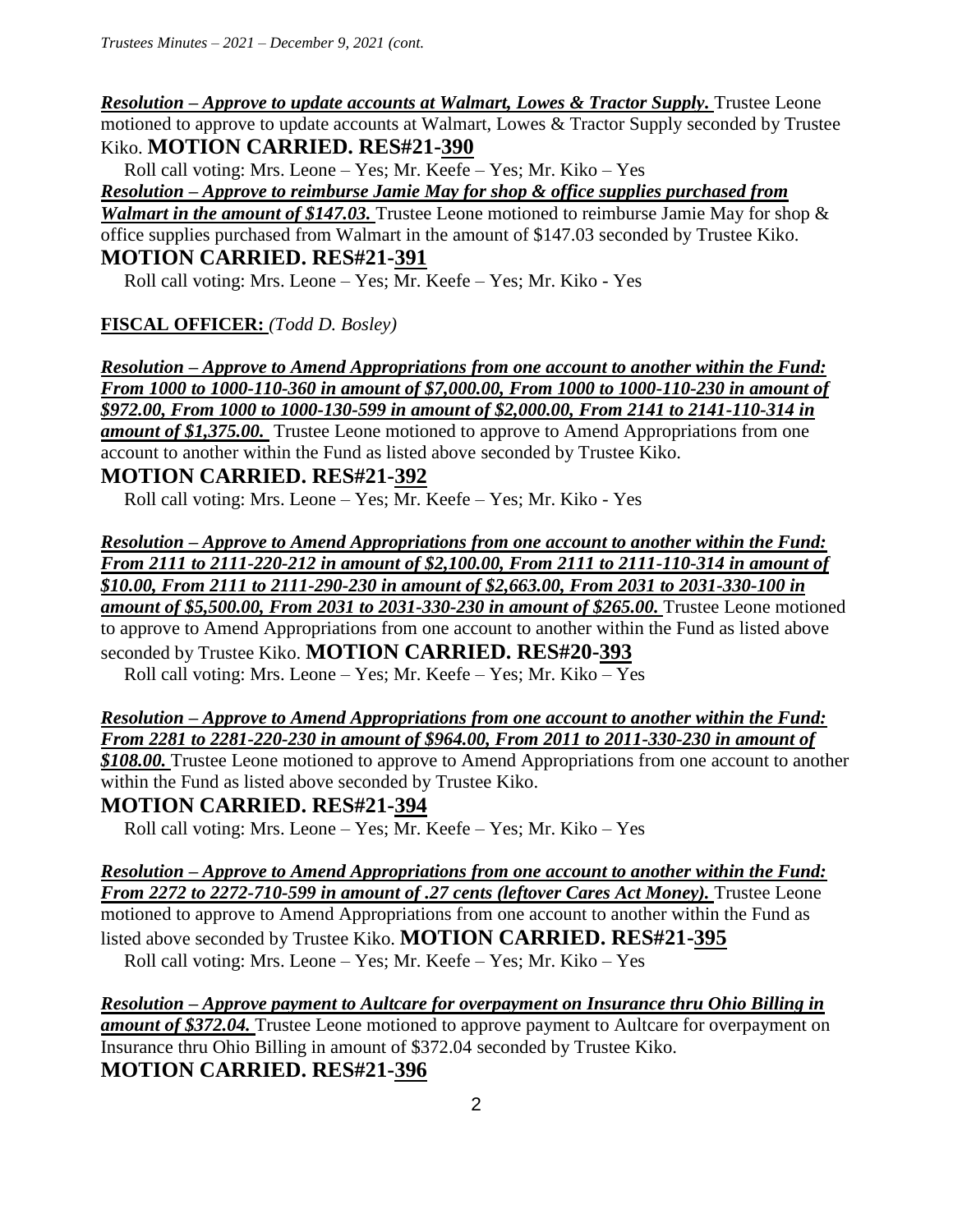Roll call voting: Mrs. Leone – Yes; Mr. Keefe – Yes; Mr. Kiko – Yes

*Resolution – Approve payment to Resident for overpayment on Insurance thru Ohio Billing in amount of \$407.12.* Trustee Leone motioned to approve payment to Resident for overpayment on Insurance thru Ohio Billing in amount of \$407.12 seconded by Trustee Kiko.

## **MOTION CARRIED. RES#21-397**

Roll call voting: Mrs. Leone – Yes; Mr. Keefe – Yes; Mr. Kiko - Yes

# *Resolution – Approve payment to Ohio Billing in amount of \$2,100.00 for Monthly Maintenance Fee.* Trustee Leone motioned to approve payment to Ohio Billing in amount of \$2,100.00 for

Monthly Maintenance Fee seconded by Trustee Kiko.

## **MOTION CARRIED. RES#21-398**

Roll call voting: Mrs. Leone – Yes; Mr. Keefe – Yes; Mr. Kiko – Yes

#### *Resolution – Approve payment to Ohio Bureau of Workers Compensation in amount of*

*\$10,792.50 for 2022 Installment Payment.* Trustee Leone motioned to approve payment to Ohio Bureau of Workers Compensation in amount of \$10,792.50 for 2022 Installment Payment seconded by Trustee Kiko. **MOTION CARRIED. RES#21-399** 

Roll call voting: Mrs. Leone – Yes; Mr. Keefe – Yes; Mr. Kiko – Yes

*Resolution – Approve annual payment to Zoning Board members in total amount of \$1,830.00 as listed: Tony Micci - \$150.00; Pan Aslanides - \$150.00; Randy Donaldson - \$150.00; Jim Morris - \$120.00; Randy Lombardi - \$150.00; Kyle Fausnight - \$30.00; Regan Starkey - \$270.00; Brent Hunter - \$180.00; Herb Klebaum - !20.00; Larry Marks - \$270.00; Richard Linder - \$240.00.* 

Trustee Leone motioned to approve annual payment to Zoning Board members in total amount of \$1,830.00 as listed above seconded by Trustee Kiko.

# **MOTION CARRIED. RES#21-400**

Roll call voting: Mrs. Leone – Yes; Mr. Keefe – Yes; Mr. Kiko – Yes

*Resolution – Approve the renewal of the Paychex Contract for the year 2022.* Trustee Leone motioned to approve the renewal of the Paychex Contract for the year 2022 seconded by Trustee Kiko. **MOTION CARRIED. RES#21-401** 

Roll call voting: Mrs. Leone – Yes; Mr. Keefe – Yes; Mr. Kiko – Yes

*Resolution – Schedule the 2022 Organizational Meeting for January 6, 2022 at 5PM at 4422 Maplegrove Fire Station.* Trustee Leone motioned to schedule the 2022 Organizational Meeting for January 6, 2022 at 5PM at 4422 Maplegrove Fire Station seconded by Trustee Kiko. **MOTION CARRIED. RES#21-402** 

*Resolution – Approve the minutes for the November 18, 2021 Trustees Meeting. Trustee Leone* motioned to approve the minutes for the November 18, 2021 Trustees Meeting seconded by Trustee Kiko. **MOTION CARRIED. RES#21-403** 

Roll call voting: Mrs. Leone – Yes; Mr. Keefe – Yes; Mr. Kiko – Yes